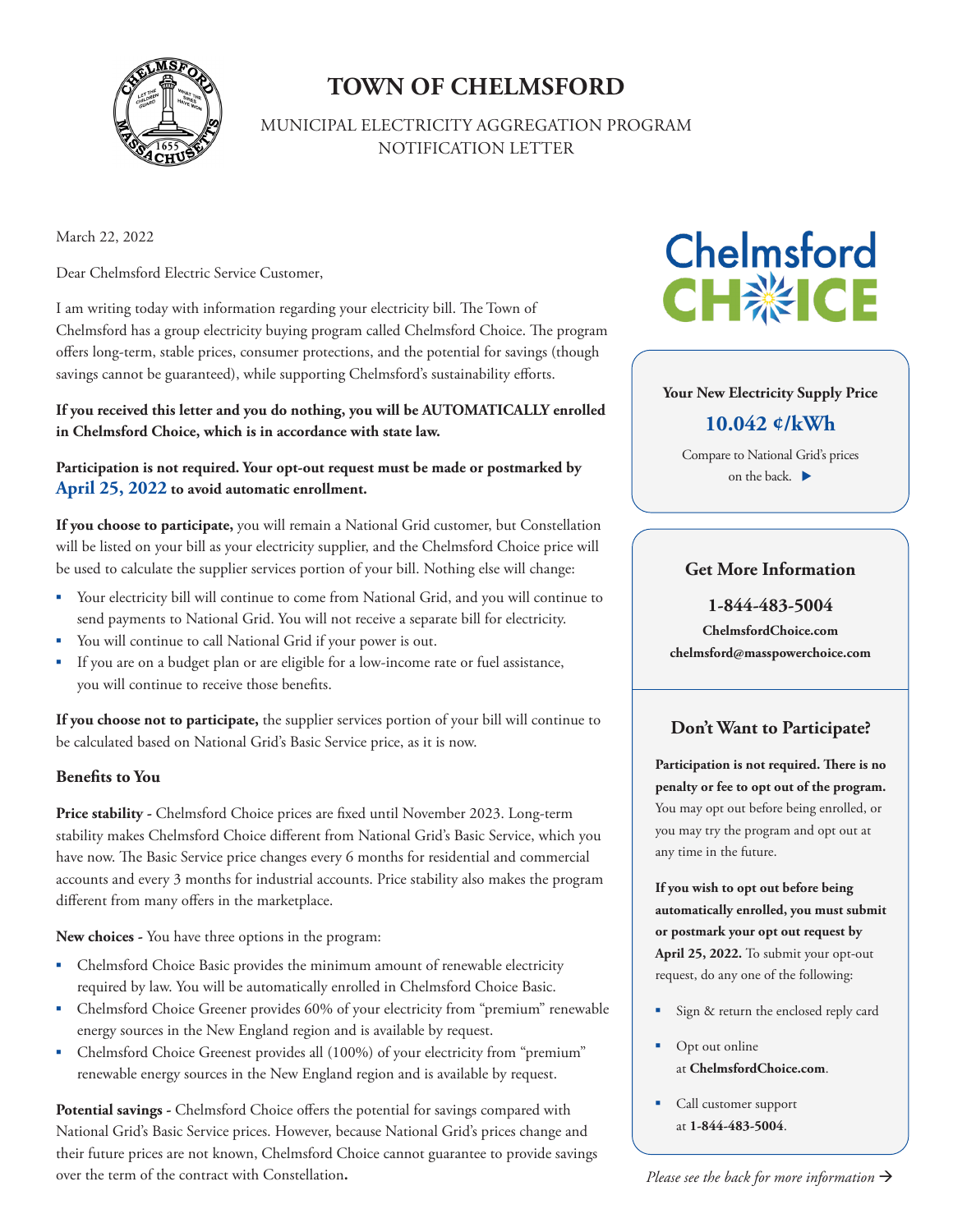| 1. If you do nothing, you will be automatically enrolled in CHELMSFORD CHOICE BASIC:                                                                                                                                                                                                                                                                                                                                              | 10.042 ¢/kWh*                                                                              |  |
|-----------------------------------------------------------------------------------------------------------------------------------------------------------------------------------------------------------------------------------------------------------------------------------------------------------------------------------------------------------------------------------------------------------------------------------|--------------------------------------------------------------------------------------------|--|
| Meets minimum Massachusetts renewable electricity requirements, including 18% from "premium" renewable<br>electricity resources in the New England region (MA Class I RECs).                                                                                                                                                                                                                                                      | for residential, commercial,<br>and industrial accounts                                    |  |
| 2. To receive more renewable electricity, choose CHELMSFORD CHOICE GREENER:<br>A total of 60% of your electricity will be from "premium" renewable electricity resources in the New England<br>region (MA Class I RECs): Includes 20% to meet 2022 state requirements and an additional 40% added<br>voluntarily by Chelmsford. The total amount will increase by 2% each year and reach a peak of 62% in 2023.                   | 11.484 $\ell$ /kWh <sup>*</sup><br>for residential, commercial,<br>and industrial accounts |  |
| 3. To receive 100% renewable electricity, choose CHELMSFORD CHOICE GREENEST:<br>100% of your electricity will be from "premium" renewable electricity resources in the New England region<br>(MA Class I RECs).                                                                                                                                                                                                                   | 13.015 $\ell$ /kWh <sup>*</sup><br>for residential, commercial,<br>and industrial accounts |  |
| Rate term<br>Enrollment - November 2023 meter read.<br>Exit terms<br>Leave any time. No exit charge.                                                                                                                                                                                                                                                                                                                              |                                                                                            |  |
|                                                                                                                                                                                                                                                                                                                                                                                                                                   |                                                                                            |  |
| 4. If you choose to opt out, you will remain on National Grid's Basic Service:<br>Meets minimum Massachusetts renewable electricity requirements, including 20% from "premium" renewable<br>electricity resources in the New England region (MA Class I RECs).<br>NOTE: National Grid's prices are not long-term prices. Prices are for National Grid's current 6- or 3-month<br>rate term only, and future prices are not known. | 14.821 ¢/kWh residential<br>13.113 ¢/kWh commercial<br>15.892 ¢/kWh industrial             |  |

| Rate term  | November 1, 2021 - April 30, 2022, for residential and commercial accounts. February 1, 2022 - April 30, 2022, for industrial<br>accounts. National Grid's Basic Service prices change every 6 months for residential and commercial accounts and every 3 months<br>for industrial accounts and will next change on May 1, 2022, for residential, commercial, and industrial accounts. |
|------------|----------------------------------------------------------------------------------------------------------------------------------------------------------------------------------------------------------------------------------------------------------------------------------------------------------------------------------------------------------------------------------------|
| Exit terms | Leave any time. No exit charge. However, industrial customers only (rates G-2 and G-3) on the fixed price Basic Service option<br>may receive a billing adjustment, which may be either a credit or a charge.                                                                                                                                                                          |

Chelmsford Choice program prices include a \$0.001 / kWh administration fee. Program prices could increase as a result of a change in law that results in a direct, material increase in costs during the term of the electric supply agreement.

#### **Frequently Asked Questions**

**I have received this letter, and also I have recently signed a contract with an electricity supplier. What should I do?** You may have signed your contract after this mailing list was created. In that case, you must opt out if you wish to retain your current contract. If you do not opt out, your account will be enrolled in the program, which may trigger early termination fees from your electricity supplier.

**I have solar panels on my property. If I join, will I continue to receive net metering credits on my bill?** Yes. Net metering will work the same way if you participate in the program. Your net metering credits from your solar panels will continue to appear on your National Grid bill and will continue to be calculated based on National Grid's Basic Service price.

**I have a tax-exempt account. How can I retain my account's tax-exempt status?** Taxes will be billed as part of the program's power supply charge. Customers are responsible for identifying and requesting an exemption from the collection of any tax by providing appropriate taxexemption documentation to Constellation. Visit ChelmsfordChoice.com for how to submit your documentation.

If you have any additional questions, please do not hesitate to contact customer support at **chelmsford@masspowerchoice.com**  or **1-844-483-5004**. Our Town consultants will be happy to help you. Or visit the program website at **ChelmsfordChoice.com.**

Paul Cohen Town Manager